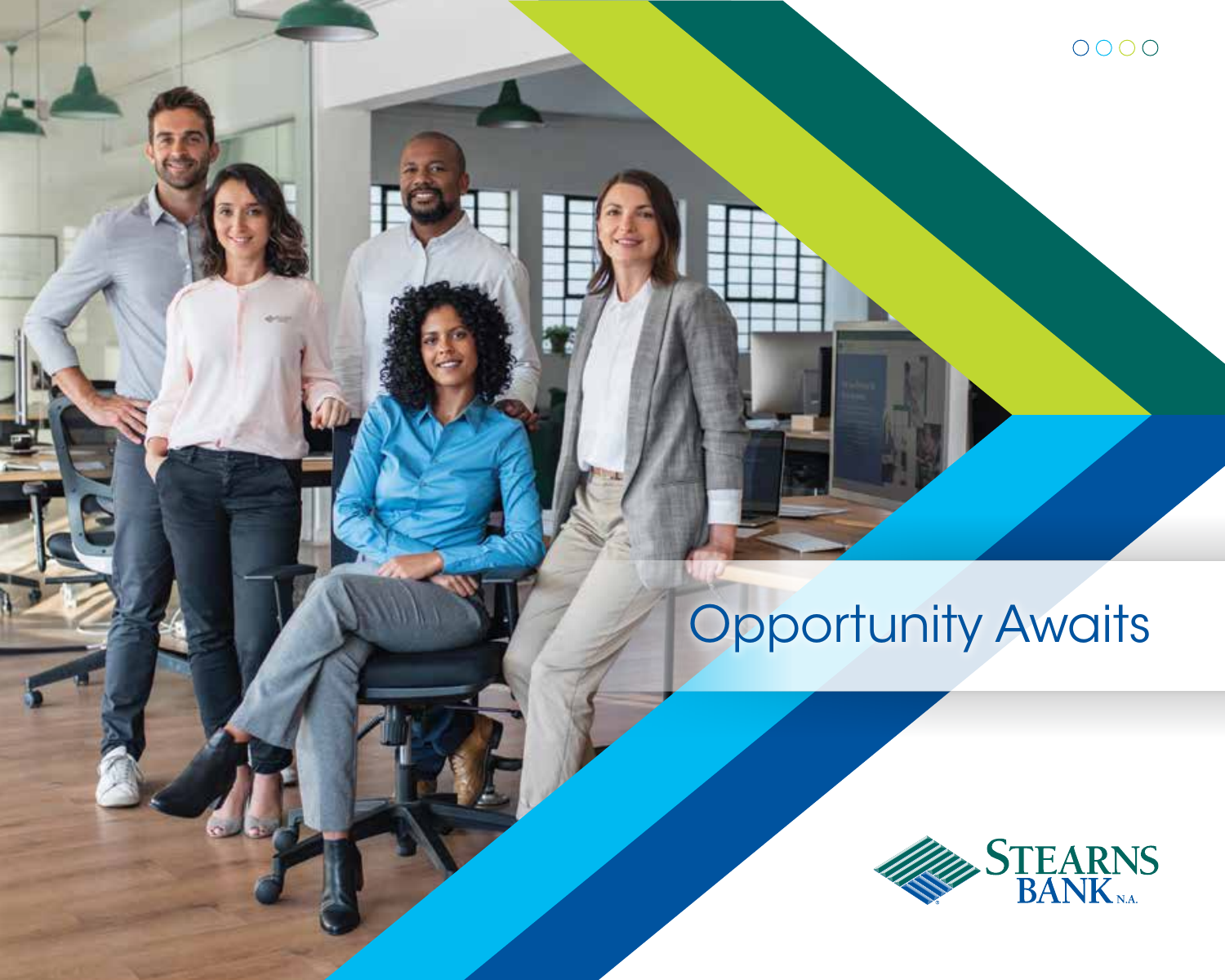

We are driven by our passion to help others achieve their greatest ambitions. *We Get The Job Done* with urgency, tenacity and unlimited imagination.

VISION We are an unrivaled trailblazer, most admired for our people, our imagination, our simplicity  $\overline{\phantom{a}}$  Business starts here and thrives here – we are the bank you can't live without.

**ALL LAND** 

**D** Sales Figures



- VALUES
	- Integrity and accountability
	- Sense of urgency
	- Employee ownership
	- Ambitious hard work
	- Surpassing expectations
	- Financial discipline
	- Proactive communication
- Community and family values
- Trailblazing creativity
- Common sense
- Culture of success
- Tenacious pursuit of excellence
- Teamwork
- Constant progress

Welcome

At Stearns Bank, we truly believe our people achieve the results, which is why we are fully invested in our employees. Open communication, a high sense of urgency and an incredible employee stock ownership plan (ESOP) are just a few ways we nurture a highly challenging and rewarding work environment.

With impressive benefits, incredible customers, ever-evolving products and inspiring leadership, it's no wonder Stearns Bank was named a 2021 Star Tribune Best Bank and a 2021 American Banker Best Bank to Work For.

### Our Norm is the Difference!

Exceptional is the Norm Relentless is the Norm **Strength** is the Norm Urgency is the Norm Creativity is the Norm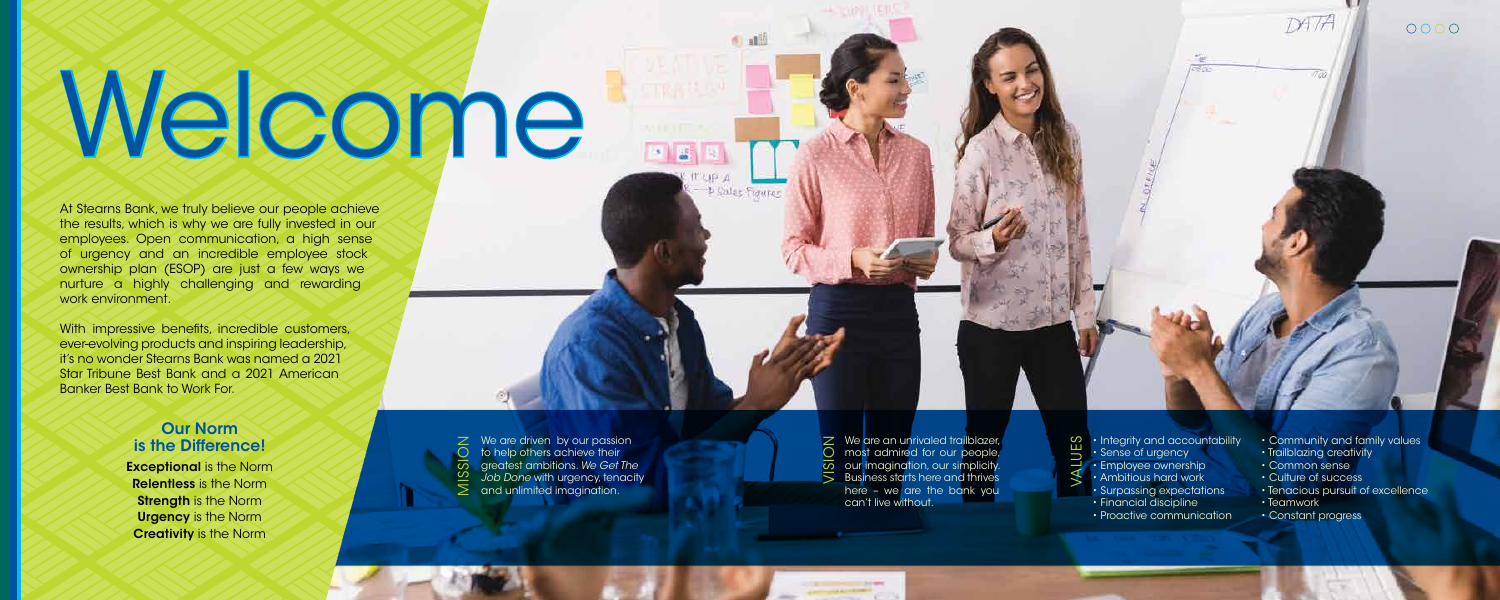Stearns Financial Service, Inc. (SFSI) is a \$2.4 billion well-capitalized, independent financial holding company based in Minnesota. Founded in 1912, the bank was acquired by Norm Skalicky in 1964. His daughter, Kelly Skalicky, became President in 2018 and CEO in 2019.

Although Norm passed away in 2021, his impact as a thoughtful leader, industry innovator, and generous philanthropist will be felt and appreciated always.

Stearns Bank is a full-service bank and a nationwide leader in small business lending and equipment financing. We are innovative in offering StearnsConnect, our online banking platform, which allows us to serve customers nationwide. And, we proudly offer face-to-face service at our 10 bank locations and stand by our promise to answer calls on the first ring.

Stearns Bank is well-positioned for long-term growth. We continue to be driven by our mission to help others achieve their greatest ambitions by delivering the most innovative, streamlined technology and unrivaled personal service.







# Strong Roots, Limitless Potential

*"Our employee owners are the backbone of our success and they inspire every day in pursuit of excellence and customer success."* -Kelly Skalicky, President & CEO

Our slogan says it all:<br>We get the job done!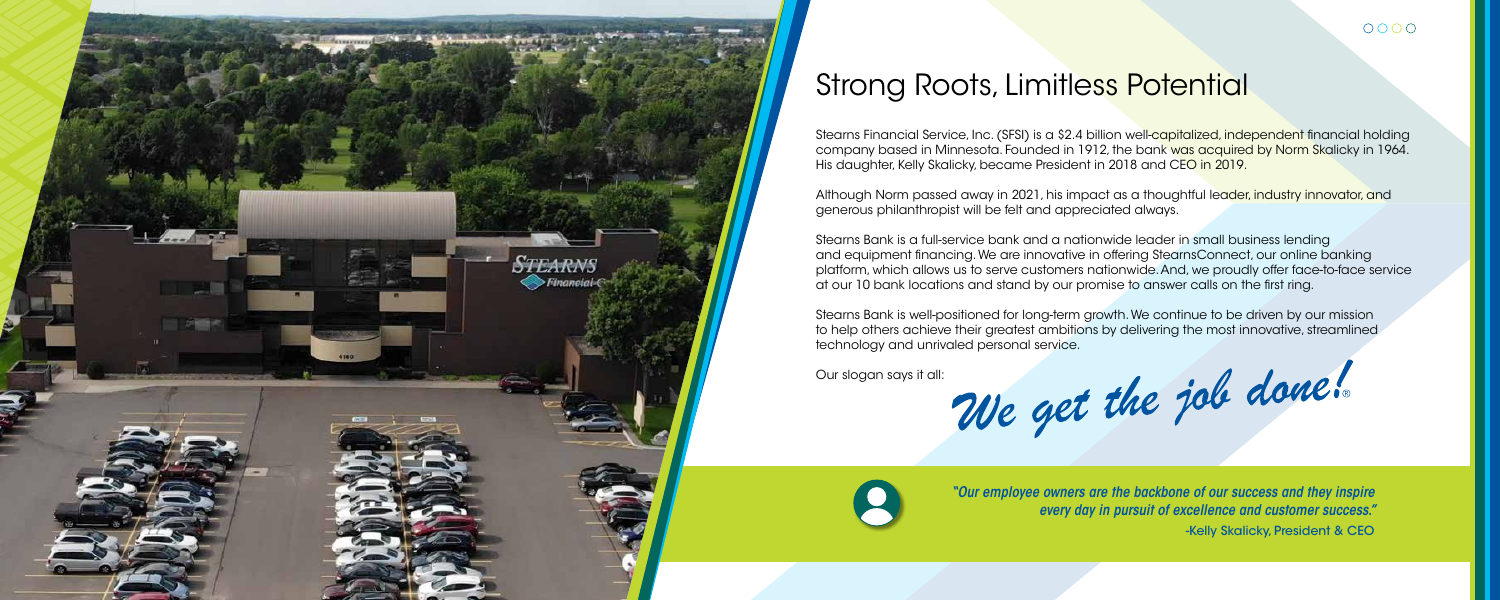# Taking Benefits to a Whole New Level

Happy employees are impactful employees. We are invested in the overall wellness of our team members and their future. See what sets us apart and why our employee owners say this is an incredible place to be.

- Paid sick time Paid time off (PTO)
- **Paid holidays**
- **Paid volunteer time**
- Family care reimbursement
- Self improvement reimbursement
- **Educational reimbursement**
- Student Loan Debt Reimbursement
- **Telehealth**

### To keep that healthy balance, Stearns Bank offers:



## Employee Stock Ownership Plan

Our Employee Stock Ownership Plan (ESOP) is one of our best long-term incentives. Each employee who meets the eligibility requirements is part-owner of the bank, while having a direct impact on the company and their ESOP performance.

### An ESOP is valuable because it...

- **I** Is a plan of deferred compensation, providing participants with stock in Stearns Financial Services, Inc. and its affiliates
- Comes at no cost to the employee
- 
- **Provides future economic security with an additional source of income**
- **If** Is not taxed until distributions are received following end of employment

Full vesting of the ESOP will take six years with incremental vesting (0%, 20%, 40%, 60%, 80%, 100%).



*"Stearns Bank makes it very easy to have a work/life balance... it's really evident in the benefits they provide."* 



*" I know Stearns Bank is investing in us. Being a part owner in the company itself motivates me – Stearns Bank's success is my success."* 



Grows with each participant's years of service and the success of the Bank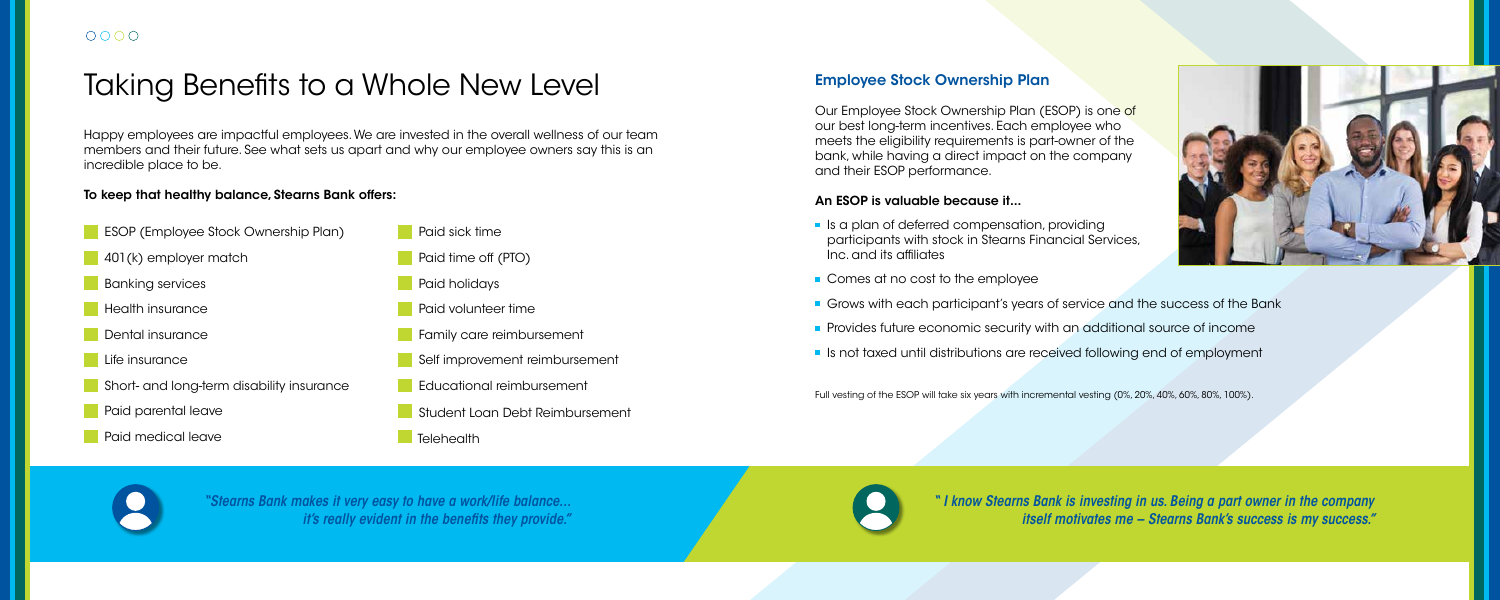*"Working here, you are always supported by an army of very knowledgeable people ready to help you succeed."* 



*"I love [our] management – I love that they are 'on the floor' and accessible. They bring out my enthusiasm, my qualities, my passion."* 



### 401(k) Match

In addition to an ESOP, Stearns Bank also offers a 401(k) plan with employer match.

- The bank will match 100% of the first 3% of employee's deferred election and 50% of the next 3% deferred election, with a maximum  $of 4.5%$
- **Full vesting of the employer match will take** six years with incremental vesting (0%, 20%, 40%, 60%, 80%, 100%)
- **Employees are always fully vested in their** own contributions

We support employees in using our personal banking services by waiving fees for checks, wire transfers, cashier's checks, money orders and more. We offer discounted gift card fees and rate discounts on loans to our employees.

### Banking Services

### Health Insurance

Stearns Bank provides a generous premium contribution to a variety of health insurance plan options. From traditional coverage to plans pairable with Health Savings Accounts (HSAs), plans fit the needs of our employees. Monthly costs vary by plan.



### Dental Insurance

Keep the smiles coming! We offer a dental insurance plan with 100% preventative care and competitive cost sharing and premiums.

### Life Insurance

Premium coverage for a group life insurance policy of 1½ times eligible employee's salary, with Accidental Death & Dismemberment (AD&D).

### Short- and Long-Term Disability Plans

Stay safe and healthy out there! We provide disability insurance to cover 60% of employees' salary, at no cost to them.

### Paid Medical Leave

Up to 12 weeks paid medical leave for FMLA-eligible occurrences.



### Paid Parental Leave

Taking adequate time to welcome new family members is a necessity. We offer up to 12 weeks of 100% paid maternity, adoption, foster care or surrogacy leave for primary care parents and up to 8 weeks leave for secondary care parents.

### Paid Sick Time

Eligible employees will accrue 10 sick days per calendar year for themselves or to care for family members. Part-time employees are eligible for pro-rated sick leave.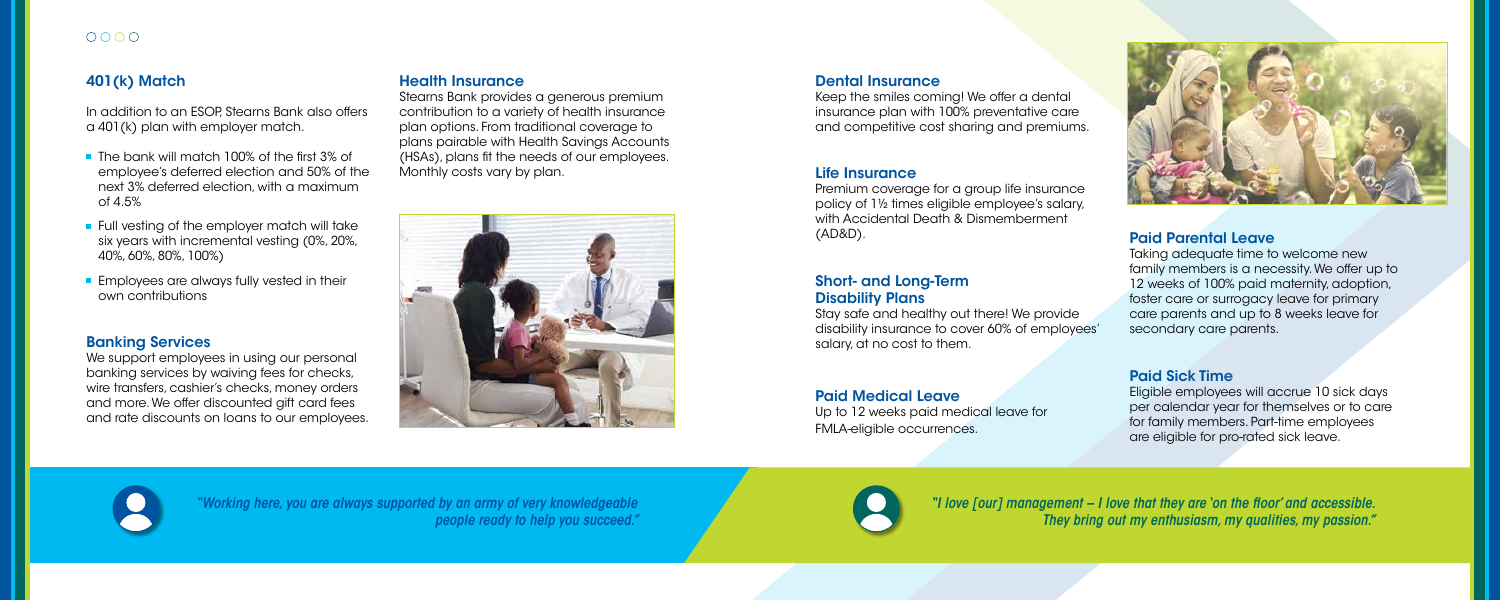### Paid Time Off (PTO)

We recognize the benefits of being away from work. Improved productivity, lower stress and better mental health are just a few great reasons full-time employees accrue PTO as follows:

- P Year of hire: 13 days, pro-rated based on hire date
- $\blacksquare$  1-4 vears: 13 days
- 5-9 years: 18 days
- $10+$  years: 23 days

Part-time employees are eligible for PTO pro-rated on the above schedule.

Employees may choose to cash out up to 80 hours of PTO at 100% and/or carry over up to 40 hours of PTO per year.

### Paid Holidays

Our employees have six paid holidays, including: New Year's Day, Memorial Day, Independence Day, Labor Day, Thanksgiving Day and Christmas Day. Additionally, we offer five paid floating holidays, including: Martin Luther King Jr. Day, President's Day, Junteenth, Columbus Day and Veterans Day.

### Paid Volunteer Time

Sharing time and talent is an incredible way to improve the lives of others. As a passionate supporter of giving back and making a difference, Stearns Bank offers paid volunteer time off.

Full-time employees: 32 hours, annually Part-time employees: pro-rated

We believe in lifelong learning. Employees of Stearns Bank are eligible for an annual reimbursement up to \$3,500 for an undergraduate degree and \$5,000 for an MBA.

### Family Care Reimbursement

The benefits don't stop at employees. We know the value of family and are driven to enrich the lives of those nearest and dearest to our employees. To support that, we reimburse up to \$5,000 per family for dependent care, tuition or educational camps/programs.

### Examples include:

- **After school programs**
- Childcare
- **Educational programs**
- School athletic/activity fees
- **Summer camps**
- $\blacksquare$  Tuition





### Self-Allowance

Feeling good, trying something new, focusing on skills – we're all for it and we offer up to \$500 in reimbursements per year for employees to better themselves.

### Examples include:

- **CPR** training
- Community education
- Green fees
- Gym membership
- **Music lessons**
- **Quilting class**
- **Self-defense training**
- **Therapeutic massage**
- **Wellness course**
- **Books and Learning Materials** & Subscriptions
- **Expression Expression Expansion Expansion Expansion Expansion Expansion Expansion Expansion Expansion Expansion Expansion Expansion Expansion Expansion Expansion Expansion Expansion Expansion Expansion Expansion Expansion** (Chair, Keyboard, Mouse)
- Sit/Stand Stations
- **Blue-Light Glasses**
- **Headsets**



### Educational Reimbursement

### Student Loan Debt Payment Reimbursement:

As part of our Family Care Reimbursement Program, team members may utilize their \$5,000 Family Care Allowance as a tool for the reimbursement of their student loan debt payments incurred from an accredited institution.

### Telehealth:



Talk to a doctor or counselor anytime, anywhere by mobile app, web, or phone. Our Telehealth benefit offers the convenient treatment of many non-emergency, everyday conditions to help you feel better, faster. This benefit is available at no cost to our team members.

For more information on the full benefits package and current positions, visit StearnsBank.com/careers or contact our Human Resources Department directly at 800-320-7262.





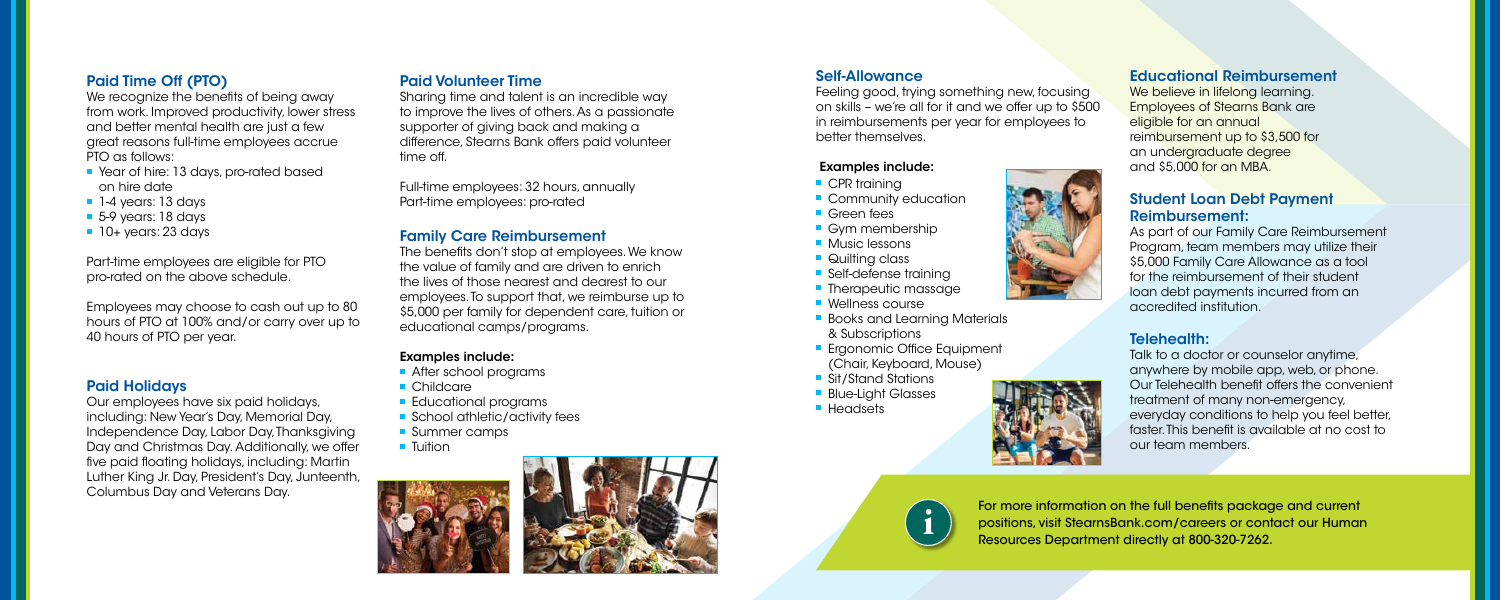When we share the gifts of time, talent and treasure, the ripple effect is unstoppable. At Stearns Bank, a commitment to community responsibility drives us to do more for the good of others.

### We are dedicated to social responsibility through these worthy causes:

- **American Red Cross**
- **Anna Marie's Alliance**
- **Area school districts**
- Area food shelves
- **Boys & Girls Clubs of Central Minnesota**
- Catholic Charities
- **Central Minnesota Community Foundation**
- **Habitat For Humanity**
- Suncoast Blood Bank of Florida
- 
- 

With paid volunteer time, voluntary payroll deductions and organization-wide fundraising efforts, we make it easy and enjoyable for employees to share their gifts.



### $OOOO$

- 
- 

# Community Responsibility at Stearns Bank

*"At Stearns Bank, we find needs and fill them. I'm proud to support the Boys & Girls Club's Great Futures Endowment Campaign to secure great futures for our community's children for generations to come."*

 -Norm Skalicky, Founder (1934 - 2021)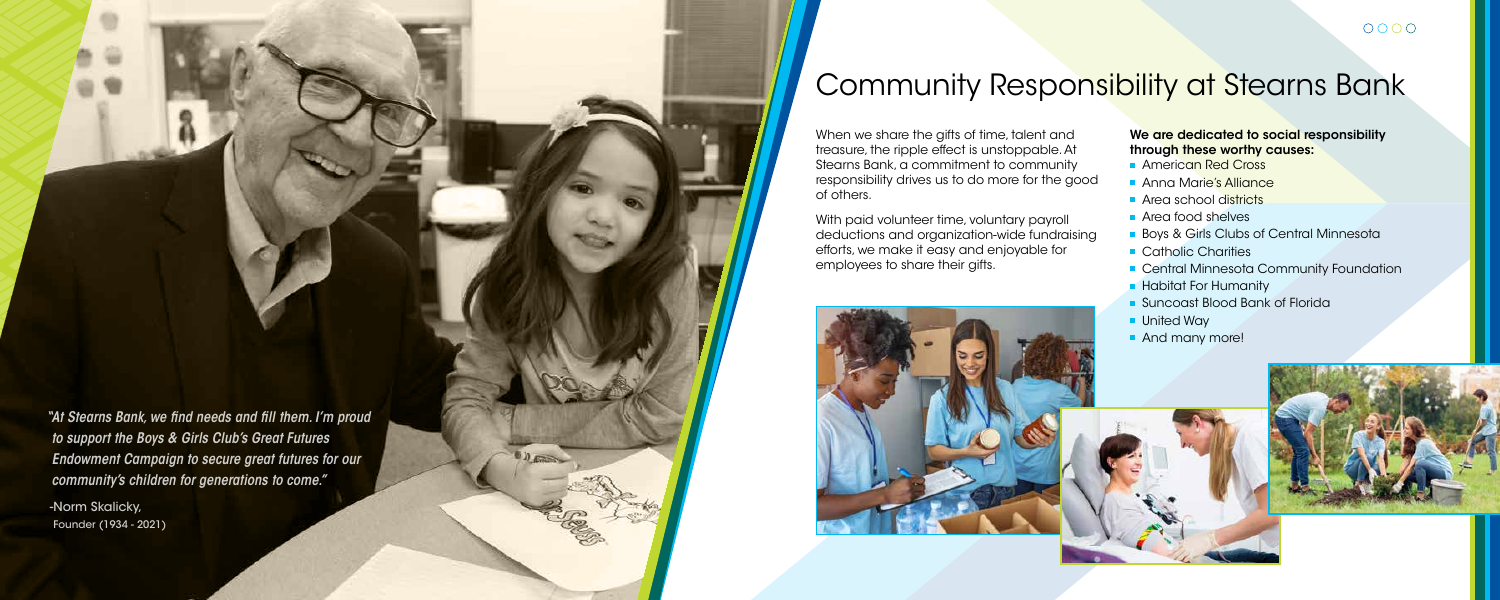### **Stearns Financial Center** - St. Cloud, Minnesota

### **Equipment Finance Division** - Albany, Minnesota

Based in St. Cloud, Minnesota, the Stearns Financial Center is home to our Corporate and Executive Administration offices as well as our nationwide SBA Lending Division. The Financial Center has 200+ employees.

With 200+ employees, this division supports financing for new or used commercial equipment nationwide in various industries including: optical, veterinary, construction, transportation, agricultural, paving, machine tools, vocational vehicles and healthcare. Continued growth has inspired multiple expansions to take place at the division.

### **Branch Locations - 10 locations throughout Minnesota, Florida and Arizona**

Our branches are the heart of our exceptional service model. Delivering top-notch customer service every day, employees at our branch locations are our ambassadors within the community.

### ■ StearnsConnect – Nationwide

Our StearnsConnect online platform connects customers to their accounts wherever they go.

# Ą,

# Our Locations

We are an equal opportunity employer and all qualified applicants will receive consideration for employment without regard to race, color, or creed, religion, sex, marital status, familial status, sexual orientation, national origin, age, disability, veteran's status, status with regard to public assistance, or any other class protected by Federal,

Our Minnesota locations, including our corporate office, are well within reach of both urban activities and the peace and quiet of the great outdoors. Enjoy the many amenities Minnesota offers, including: Quality public and private schools **Higher education opportunities Expansive medical services** ■ Convenient access to Interstate 94, the Twin Cities and northern Minnesota/lakes/great outdoors Arts, entertainment and dining options Diverse retail and grocery options A strong transportation system members working remotely from 20+ states.

- 
- 
- 
- 
- 
- 
- 

Already love where you live outside of Central Minnesota? In addition to our physical locations, we also have team

# Equal Opportunity Employer / Affirmative Action Plan State, local laws governing nondiscrimination in employment.

# Central Minnesota: A Great Place to Live and Work